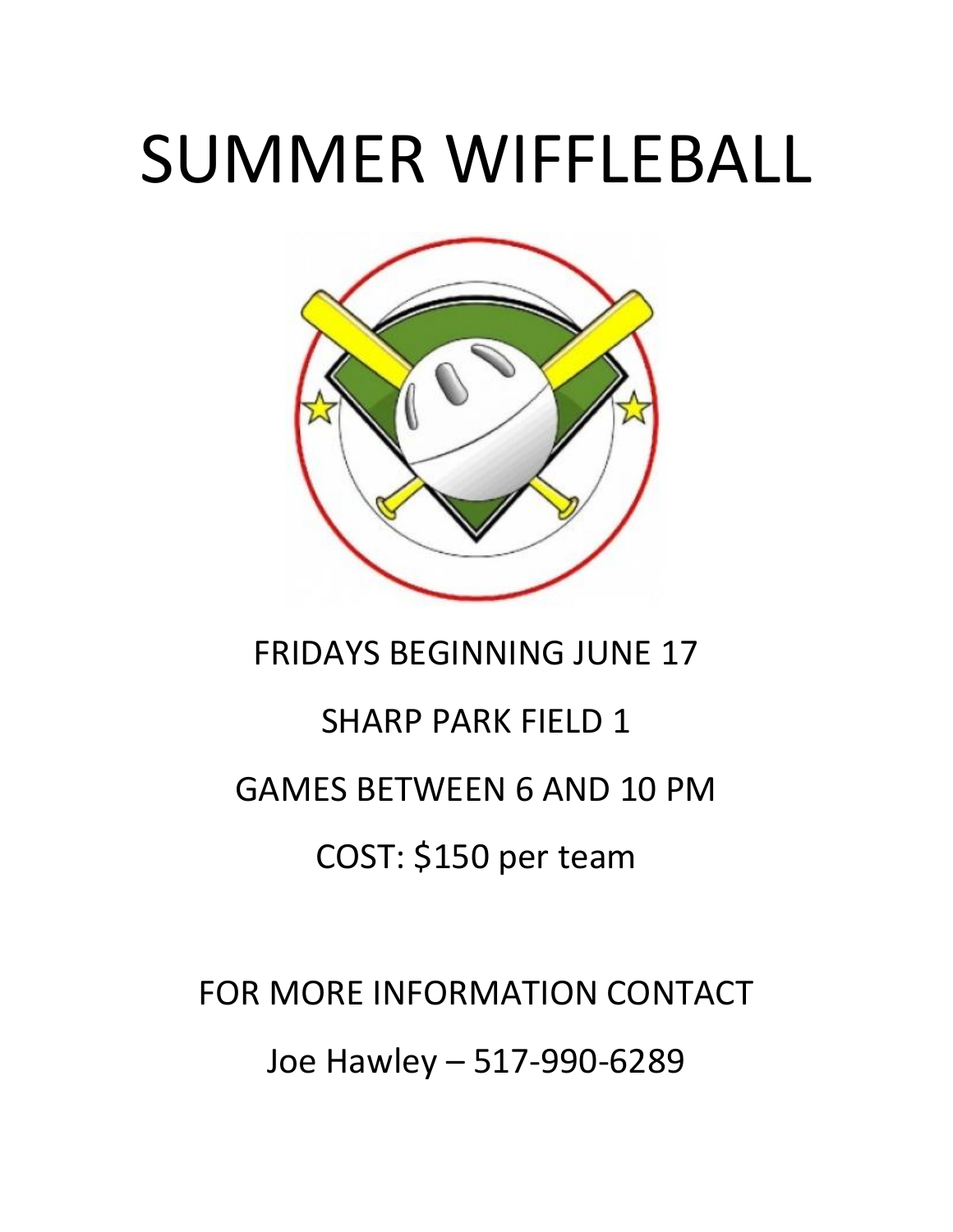#### Jackson Recreation Department Wiffleball Rules

The League: This league will be one "Open" Division of a maximum of 8 teams. There is no limit or minimum of how many men or women are on a team or on the field at a time. League Play will last 5 weeks, with the top 4 teams playing in the playoffs on the following week.

The Teams: Our league will be comprised of a maximum of 12 teams, with 5 players on the field at a time. There is no limit of how many batters a team can use.

The Game: Each Wiffleball game will be 6 innings, with 3 outs per side.

The Equipment: The Jackson Recreation Department will supply ALL EQUIPMENT needed for league play, including bats, balls, and bases. No outside equipment will be allowed.

The Field: Ella Sharp Park Field 1 will host all Wiffleball games. The dimensions of the field are as follows:

| Outfield Wall:    | 100 feet            |  |
|-------------------|---------------------|--|
| Pitcher's Mound:  | 40 feet             |  |
| Pitcher's Circle: | 12 feet in diameter |  |
| Base Paths:       | 40 feet             |  |
| Fair Play Line:   | 5 feet              |  |
| Strike Zone:      | 24" x 32"           |  |

#### RULES:

Recording an "Out":

-All force plays will be "pitcher's hand". If a fielded ground ball is thrown to a player with two feet in the pitcher's circle and is caught cleanly before the runner reaches their base, that player shall be deemed "out". All pitcher's hand plays will automatically first apply to the lead runner.

-Force plays may also be recorded by tagging the bag before a runner reaches that bag, by tagging the player directly, or by hitting the player with a thrown ball. **The ball must hit the player in the air to be recorded an out**.

-Tag plays shall be recorded by tagging a player directly, or by hitting a player with a thrown ball. **The ball must hit the player in the air to be recorded an out**.

-Double plays: On an out recorded through pitcher's hand, a player may turn a double play by throwing the ball from the pitcher's circle to the backstop or strike zone in the air before the runner has reached their base. Double plays will ALWAYS first apply to the lead runner, and then the runner heading to first. (example – bases loaded double play = out at home and out at first, all other runners advance)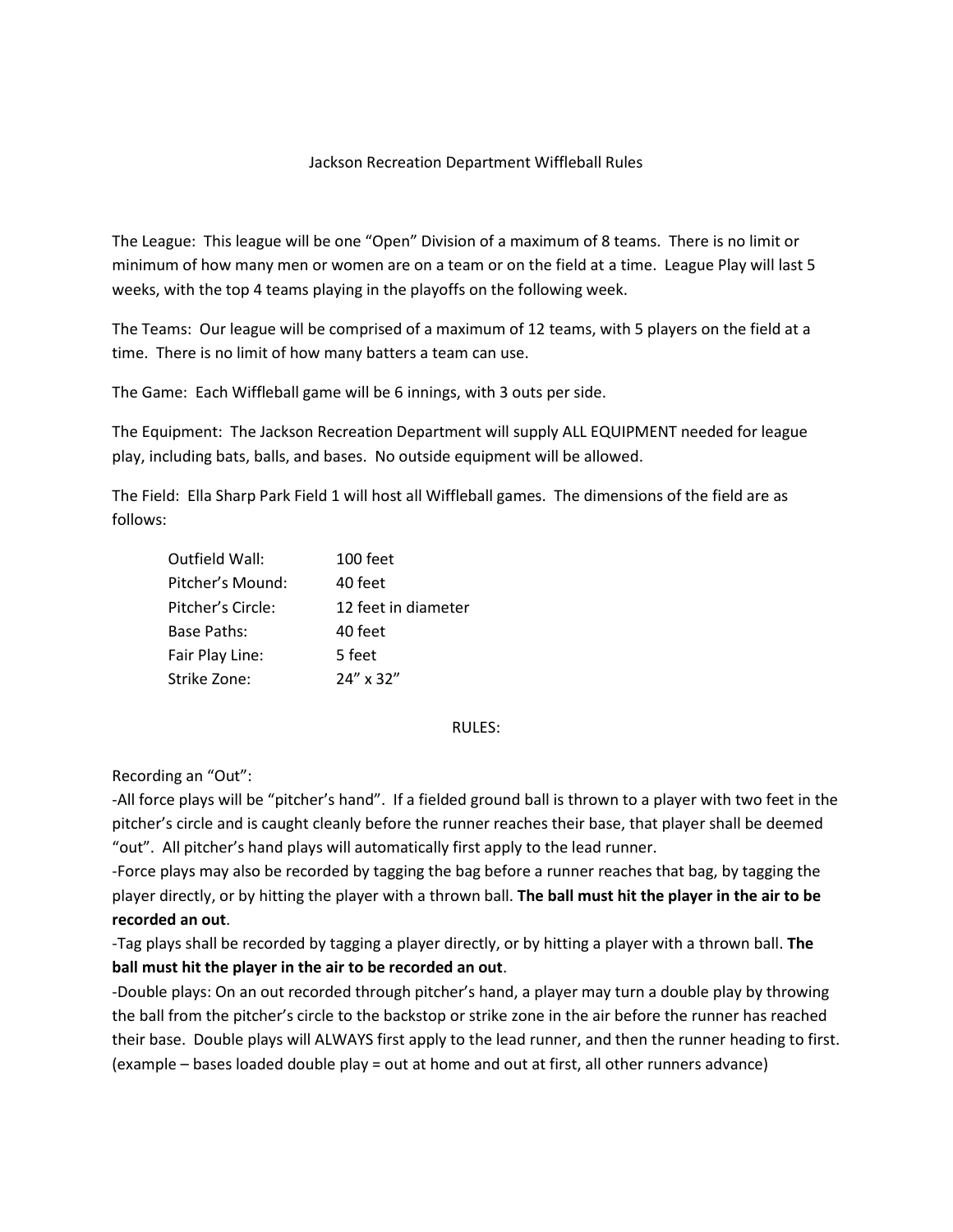#### Baserunning:

-See rules on recording an out above.

-Players may never steal a base.

-Tagging up: On a caught fly ball a runner may advance after the ball is caught. That player shall be called out if he his hit or tagged with the ball before reaching to the next base. If a player is off the base when a ball is caught, the player will be called out if he/she is tagged or hit with the ball, if the base is tagged before the runner gets back, or by the pitcher's hand rule. EXCEPTION: If a ball is caught by the pitcher in the pitcher's circle, the pitcher will throw the ball to the backstop to record the second out on a player that hasn't tagged up.

-Players may only advance one base on a throw or error. (example: runners on first and third with no outs, if there is a fly ball and the runner on third is attempting to tag and score, the runner on first will only be able to advance to second.)

-Subbing a baserunner: In the rare event that a player is up to bat while still on base (bases loaded, two out), the player that most recently got out will enter the game and all runners will move up one bag to substitute

#### Run Limits:

-There is a 10 run rule after 5 innings that will be ruled as a "mercy".

-If a team is up by 10 or more runs, they are limited to 6 runs per inning, starting in the  $2^{nd}$  inning. There is no run limit in the first inning.

#### Pitching/Batting:

-The strike zone will be elevated 12" off the ground, being 32" x 24". If a pitched ball hits any part of the strike zone (including piping), except for the supports, it will be deemed a strike. Batters will face a 3 ball/2 strike count. A member of the batting team will throw balls in to the pitcher after each pitch. Pitchers must work quickly.

#### **ALL RULES WILL BE ENFORCED BY PLAYERS. Any discrepancies will be settled by the league official at the field.**

**NO CLEATS NO ALCOHOL NO PROFANITY**